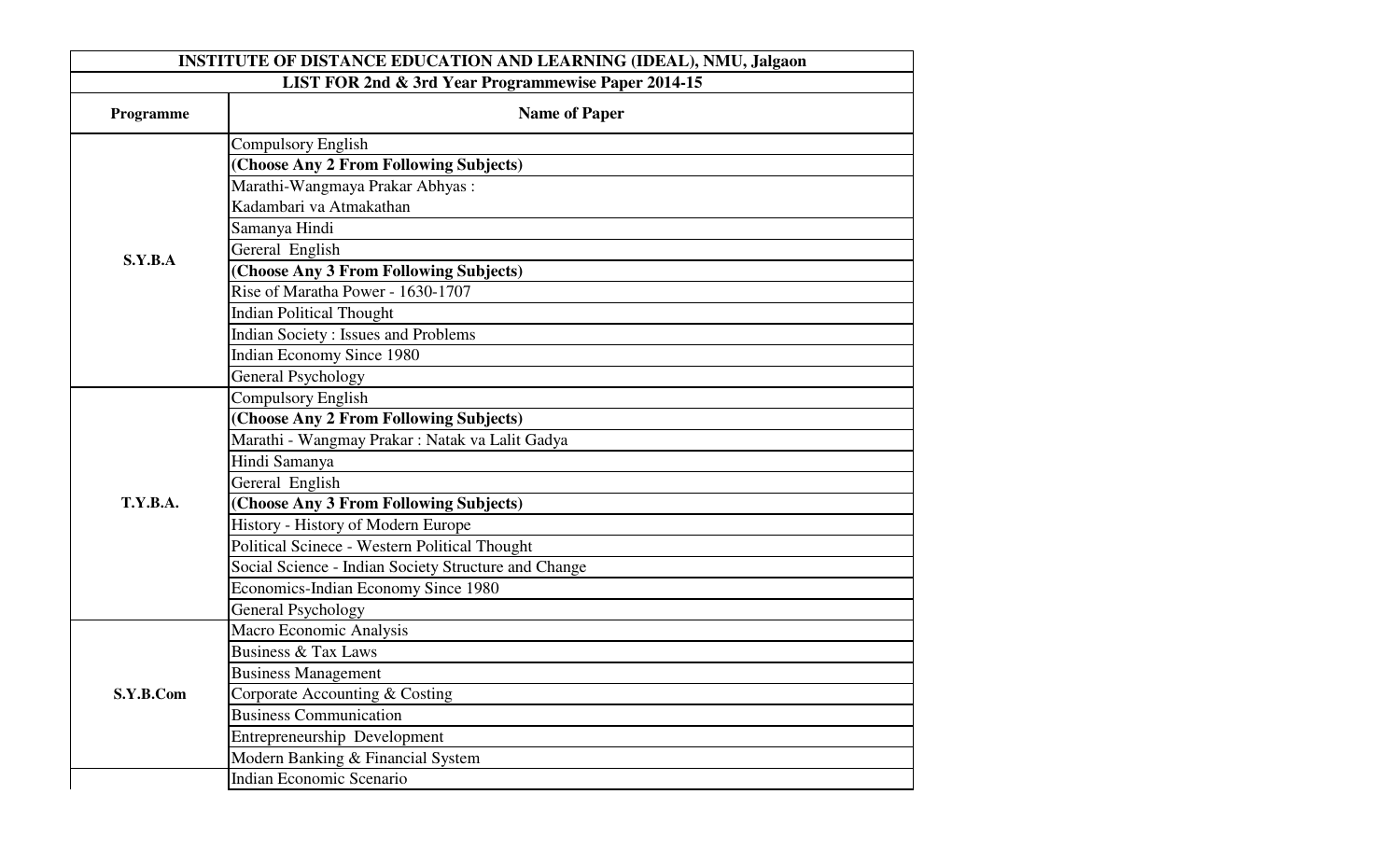| Principles & Practice of Auditing                                        |
|--------------------------------------------------------------------------|
| Income Tax and Competitive Skills                                        |
| Human Resource Management                                                |
| <b>Modern Management Techniques</b>                                      |
| <b>Advanced Accounting</b>                                               |
| <b>Business Administration</b>                                           |
| Adhunik Marathi Wangmayacha Itihas (1920-1980)                           |
| Bhasha Vidnyan                                                           |
| Sathottari Marathi Sahityatil Pramukh Pravaha : Gramin Ani Dalit Sahitya |
| Loksahitya Ani Khandeshi Loksahitya                                      |
| Adhunik Kavya                                                            |
| Bhasha Vidnyan Evam Hindi Bhasha                                         |
| Hindi Sahitya Ka Itihas                                                  |
| Loksahitya                                                               |
| <b>Modern Literary Theories</b>                                          |
| Period Studies Through Literary Generes : Fiction                        |
| Period Studies Through Literary Generes: Poetry                          |
| <b>American Literature</b>                                               |
| Twentieth Century World - upto A.D. 1945                                 |
| India After Independence                                                 |
| History of Medieval Maharashtra                                          |
| History of Modern Maharashtra                                            |
| Socio - Political Research Methods                                       |
| <b>Recent Comparative Political Process</b>                              |
| Political Theory and Key Concepts                                        |
| <b>UNO - Structure and Functions</b>                                     |
| Sociology of Development                                                 |
| <b>Indian Sociology and Social Thinkers</b>                              |
| Gender and Society                                                       |
| <b>Education and Society</b>                                             |
|                                                                          |